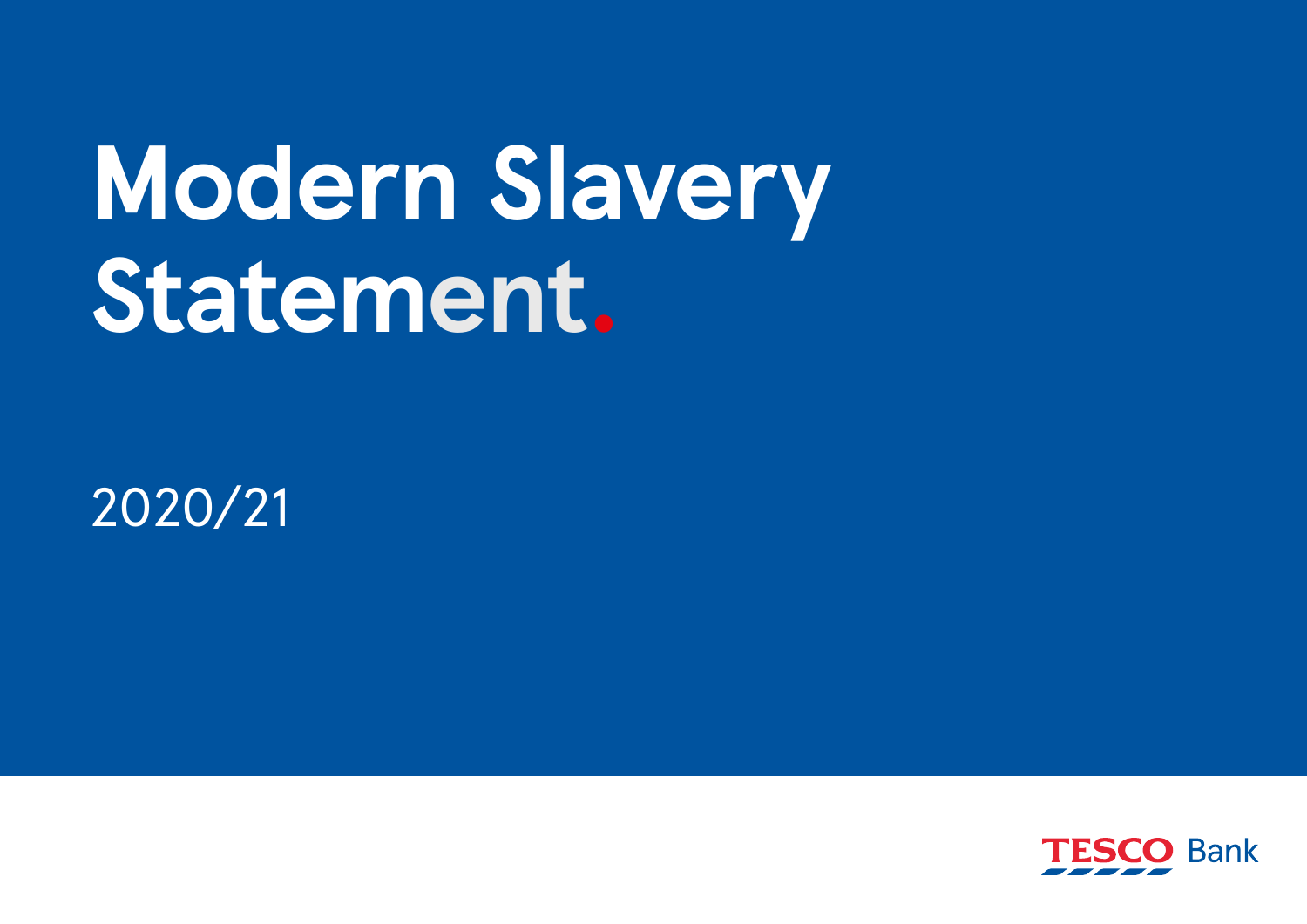### **Introduction.**

The UK Modern Slavery Act 2015 (the 'Act') requires businesses to state the actions they have taken during the financial year to ensure modern slavery is not taking place in their operations and supply chains.

Modern slavery and human trafficking is a hidden crime which has no place within our business or our supply chain. Tesco Bank has adopted a zero-tolerance approach and we firmly support transparency and collaboration to eliminate the risks of modern slavery.

Since we published our first statement in June 2017, we have gained greater insight into risk and trends relating to modern slavery that have enabled continued development of our approach. Activity over the past 12 months has been impacted by business challenges resulting from the COVID 19 pandemic, however we have:

- **•** continued to train new colleagues joining the business to ensure all Tesco Bank colleagues understand their responsibilities in relation to Modern Slavery
- **•** expanded our annual Third-Party Modern Slavery compliance review to include all active suppliers across the Bank who are required to complete an annual statement
- **•** improved our transactional monitoring to capture data which will highlight any concerns around modern slavery & human trafficking.

This statement refers to the financial year ending 28 February 2021 and covers both Tesco Personal Finance Plc and Tesco Personal Finance Group Plc. Board approval was given on 17 August 2021. It sets out the steps that Tesco Bank has put in place to prevent modern slavery and human trafficking in our own operations and within our supply chains. It also outlines what action we will be taking over the coming year to continue to tackle the issue and ensure our strategy responds to changing risks.

This report was written in conjunction with Tesco plc. The majority of the policies and processes referred to are Tesco plc policies that cover the entire group.

This statement is made pursuant to section 54(1) of the Modern Slavery Act 2015 and constitutes our group's slavery and human trafficking statement for the financial year ending 28 February 2021.



Gerry Mallon Chief Executive Officer

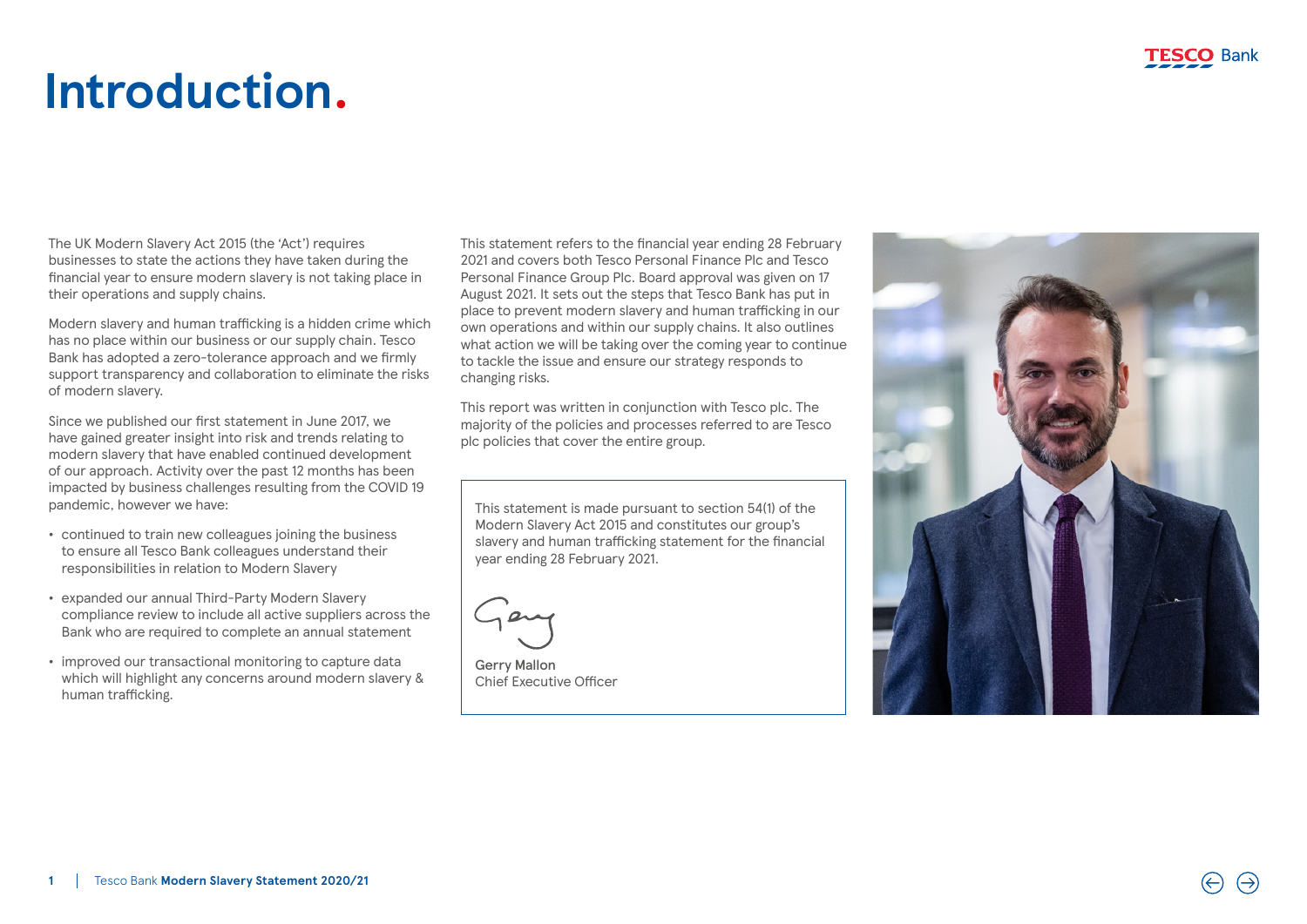### **Our business.**

Tesco Bank, a wholly-owned subsidiary of Tesco plc, is a financial services company providing a range of banking and insurance products.

Headquartered in Edinburgh, we serve the UK retail financial services market. We employ around 3,800 colleagues, serving our customers from three main centres in Edinburgh, Glasgow, and Newcastle.

At the heart of everything our colleagues do is our core purpose - to help Tesco shoppers manage their money a little better every day.

### **This purpose is underpinned by our three values:**



No one tries harder for customers



We treat people how they want to be treated



Every little help makes a big difference

Our major focus this year has been on managing the impact of Covid-19 on our colleagues and customers – keeping people safe and healthy while maintaining access to critical financial services.

Starting with our own business operations and service providers, we work to identify actual or potential risks of modern slavery and help ensure remediation where applicable.

We have a supply chain with around 670 active suppliers, most of which are long-term relationships. Our main categories of purchasing spend are technology, banking services, property, and consultancy. The majority of our suppliers provide services from within the UK, with only a small percentage from Europe and an even smaller number from the rest of the world.

During the period covered by this modern slavery statement Tesco Bank has not made any major change to its product portfolio.

Should there be any changes in our business model in the coming period, our position regarding modern slavery will be reviewed immediately.

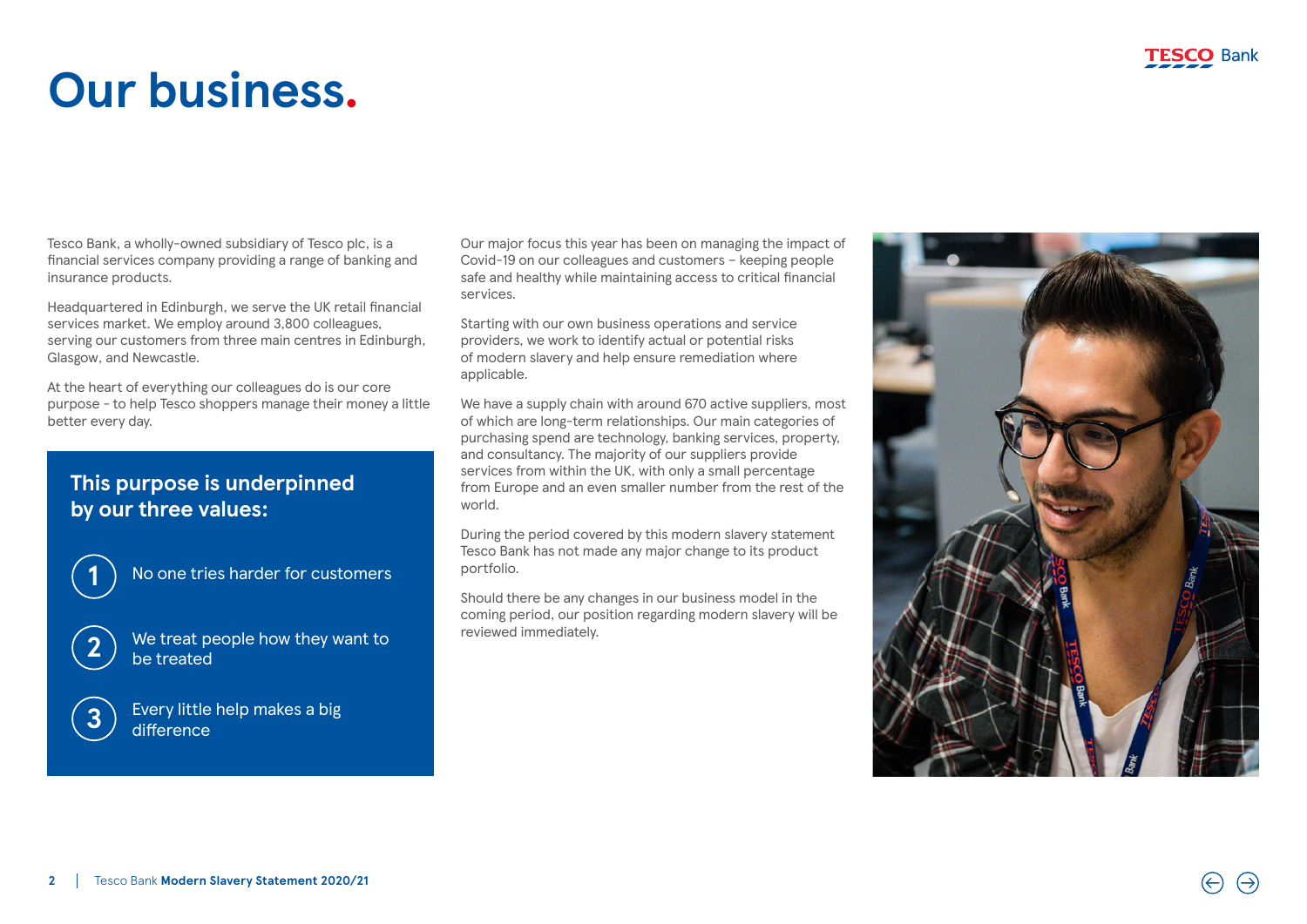## **Tesco Bank policy & governance.**

Tesco Bank understands that people lie at the heart of this legislation. Our business is built around people – our customers, colleagues, suppliers, the communities that we serve - and we recognise our responsibility to respect their human rights.

Tesco Bank does not tolerate slavery, human trafficking, forced labour, child labour or child exploitation. As part of the wider Tesco family, we have a robust strategy in place for tackling modern slavery, which is supported by Tesco's [Code of Business Conduct,](https://www.tescoplc.com/about/how-we-do-business/) [Human Rights policy and overall](https://www.tescoplc.com/little-helps-plan/reports-policies-and-disclosure/human-rights-policy/)  [approach to human rights.](https://www.tescoplc.com/little-helps-plan/reports-policies-and-disclosure/human-rights-policy/) These policies apply to the entire Tesco group and set out our obligations to customers, colleagues and communities across our own operations and the supply chain.

Governance and progress monitoring of Tesco human rights work, for all markets and subsidiaries, sits with the Board's Corporate Responsibility Committee, which meets three times during the year. Progress against the Group modern slavery strategy is monitored through our Modern Slavery Working Group, which meets bi-annually, at a minimum. This group is chaired by the Group Responsible Sourcing Director.

As members of the Institute of Human Rights and Business Responsible Recruitment Leadership Group, Tesco actively supports the Employer Pays Principle that 'No worker should pay for a job - the costs of recruitment should be borne not by the worker but by the employer'.

We take any breach of our policies or allegations of labour abuse extremely seriously. We provide an independent and confidential ['Protector Line'](https://www.tescoplc.com/little-helps-plan/reports-policies-and-disclosure/whistleblowing-policy/) service, that enables our colleagues, suppliers and their staff to raise any concerns.

Any concerns regarding human trafficking or modern slavery are reported through colleague reporting lines and our supplier risk channel. If a significant issue arises, it is reported to Tesco's Group Responsible Sourcing Director and the Board's Corporate Responsibility Committee.

**EVERY WORKER** SHOULD HAVE **FREEDOM OF MOVEMENT** 



**NO WORKER SHOULD** BE INDEBTED OR **COERCED TO WORK**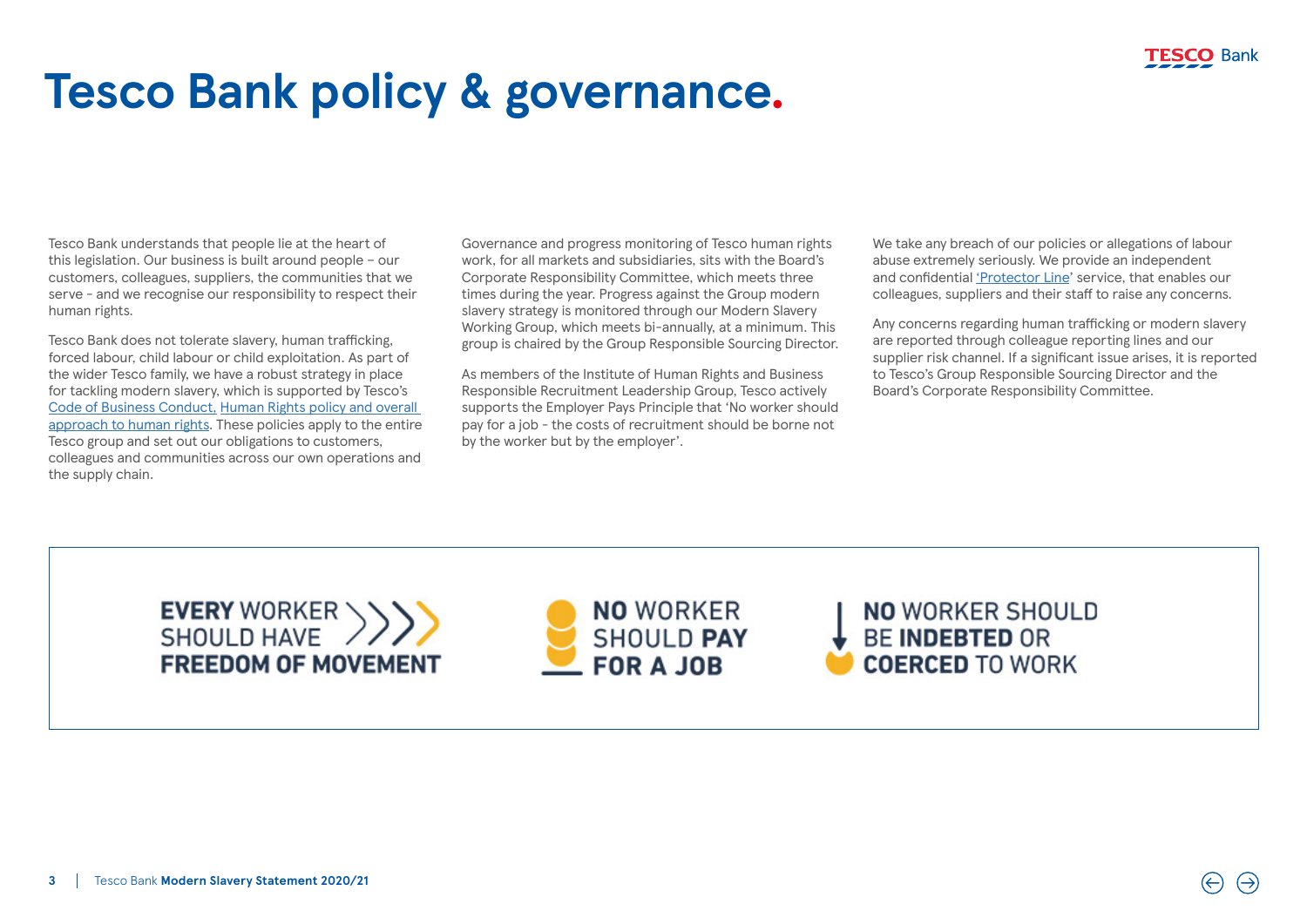

## **Procedures adopted to assess and manage slavery and human trafficking risk.**

As a UK-based financial services organisation, we believe the risk of modern slavery within our own business to be low. We recognise, however, that through our supply chain we could be indirectly exposed to the risk of modern slavery and human trafficking. In addition, the financial services industry has a responsibility to identify patterns and behaviours which might indicate where our customers may be subject to modern slavery.

Aligned with the steps taken elsewhere in the Tesco group, we continue to review our processes and supply chains to identify areas where customers or workers are more vulnerable to abuses like slavery.

We assess the potential human rights risks of our supply chain by considering the types of service provided by our suppliers and the type of labour used, (e.g. seasonal, permanent or agency). We also review the country of origin of our suppliers and the country from which services are provided to identify any issues which may feature further down the supply chain, for example in relation to the sourcing of materials and components.

Tesco Bank's highest risk supply chain is in our catering and cleaning contract. Our current supplier has recently completed a Human Rights Risk Assessment and the results of this assessment will be reviewed.

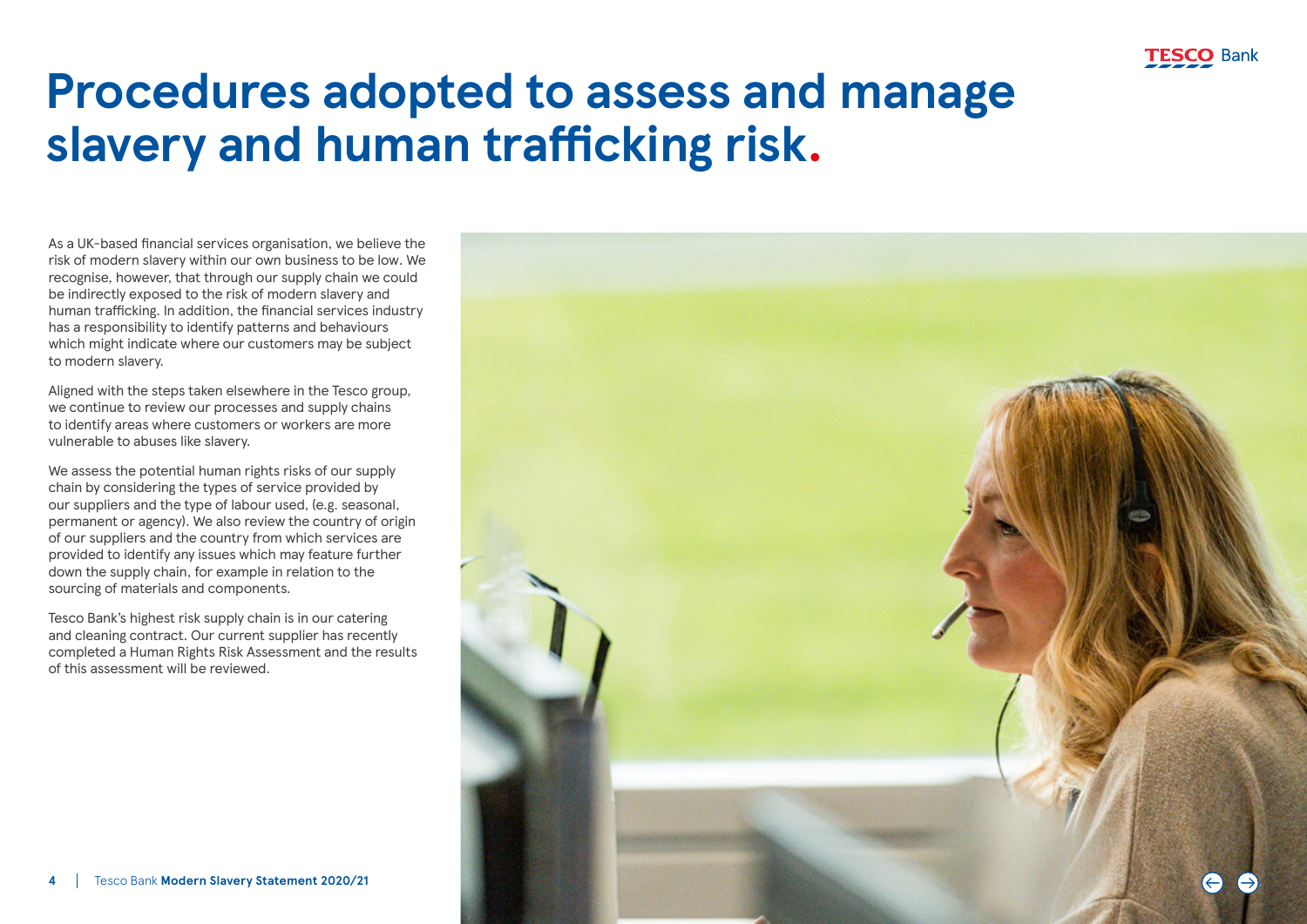# **1. Tackling Modern Slavery – our supply chain.**

Tesco Bank engages with a wide range of external suppliers who help to deliver high quality services to our customers. We expect all our suppliers to operate in an ethical, responsible, open and transparent manner, and to be compliant with all applicable laws and regulations.

To manage this, we have a rigorous approach to Procurement & Supplier Management.

In line with the Procurement & Supplier Management Policy, Tesco Bank will only engage third parties who support ethical business practices. All new suppliers are required to sign up to the Tesco Bank Supplier Code of Conduct (or demonstrate that their own Code meets a similar or greater standard), and attest to their compliance on an annual basis. This document outlines Tesco Bank expectations regarding human rights. Third parties are also specifically asked to confirm that they comply with the Modern Slavery Act. The supplier Code of Conduct provides details of the Tesco Bank whistleblowing service, Protector Line, which is available 24/7. All calls received that relate to the provision of goods or services to Tesco Bank are reviewed, and the appropriate action taken. (Calls which do not relate to Tesco Bank will not be passed on, but the Protector Line service provider will endeavour to contact the caller's company to alert them of a possible concern.)

During 2020 we updated our Supplier Code of Conduct to include contact details for Unseen, who run the UK's 24/7 independent and confidential Modern Slavery & Exploitation Helpline. Through this service, trained helpline advisors can support potential victims of modern slavery, as well as offer a way for businesses and the public to raise suspicions or concerns, complementing our own Protector Line.

Tesco Bank expects its suppliers to ensure all employees are aware of the channels available to them for raising concerns regarding modern slavery. Appropriate action would be taken should any supplier be found to be in breach of this standard.

Our due diligence processes verify suppliers' compliance with the Modern Slavery Act and our Central Supplier Assurance team checks annually that our segment A-D suppliers have an up-to-date Modern Slavery Statement which meets the minimum standards, as well as checking that they have appropriate policies for their business and supply chain. During the past year this process was expanded to cover all active suppliers with a requirement to complete a modern slavery statement. No issues were identified.

In conjunction with our parent company, Tesco plc, we continue to encourage our suppliers to participate in appropriate modern slavery training (including Stronger Together; interactive workshops delivered by industry specialists, which focus on practical skills to equip businesses to tackle modern slavery).

In the past 12 months through Protector Line, the Modern Slavery & Exploitation helpline, supplier visits and other channels, there have been no incidents of modern slavery identified in the Tesco Bank supply chains.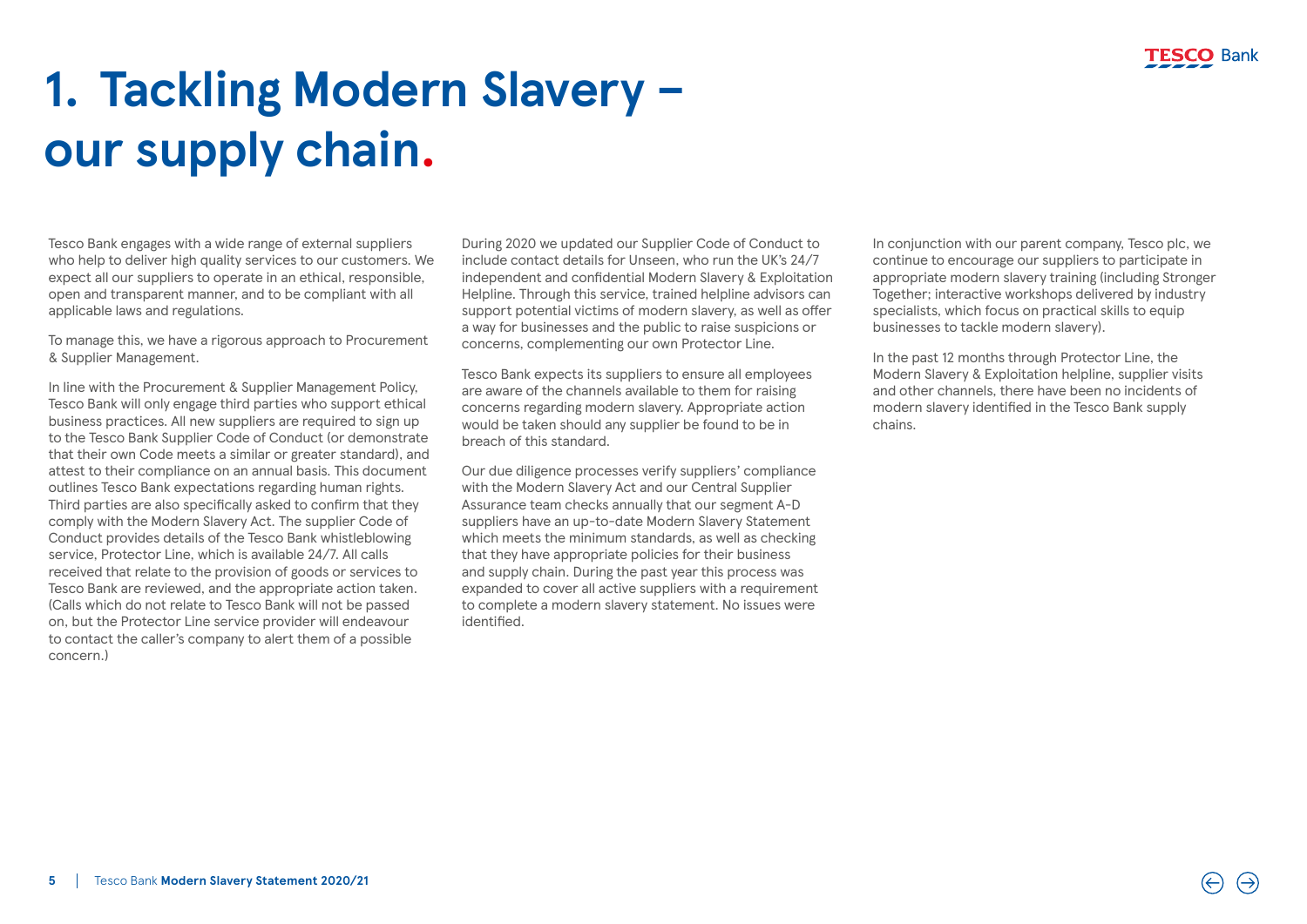# **2. Tackling Modern Slavery – our business operations.**

#### **Recruitment and employment**

Tesco Bank has appropriate recruitment processes and procedures in place, including conducting eligibility to work in the UK checks for all employees, to mitigate against human trafficking or forced labour.

The majority of our colleagues are employed on permanent or fixed-term contracts. However, when temporary staff are needed, Tesco Bank only uses reputable employment agencies. All recruitment agencies are also subject to additional due diligence by our People and Procurement teams, and we always verify the practices of new agencies before engaging any new staff.

We have long-standing relationships with the majority of agencies, and are assured of their practices from previous experience and their reputation in the marketplace. If we engage any temporary staff from agencies, they are always thoroughly checked prior to their appointment by the agency, which safeguards against modern slavery.

All temporary staff are Pre-Employment Screened (PES) in accordance with our permanent and Fixed Term Contractor (FTC) PES standards to ensure consistency of approach.

#### **Raising awareness and building capability**

In addition to having suitable policies in place, Tesco Bank understands that raising awareness of modern slavery across our business is a key part of our commitment to the Modern Slavery Act; ensuring all colleagues understand the drivers of modern slavery and comply with the highest ethical standards and integrity.

We have embedded this in our business via the Tesco Values, our colleague Code of Business Conduct, and training in support of colleague duties under the FCA's Conduct rules.

Over the past year, we have continued to run online training for all new colleagues joining the business, (include Customer Service), to ensure all colleagues are appropriately skilled in the identification of indicators and signs of modern slavery within financial services, and how this should be escalated where appropriate. This training will be updated in 2021 to ensure our case studies remain relevant.

In addition, more focused training has been introduced for Transactional Investigations colleagues to assist them in their roles, as we recognise that risks of modern slavery are complex.

### **Financial Crime**

The Bank takes its regulatory responsibilities extremely seriously and works with law enforcement, other financial institutions and external bodies to combat modern slavery and human trafficking. We are aware of the risk of our products and services being used to facilitate modern slavery and human trafficking. We have implemented and continue to strengthen our controls to identify activity which may be indicative of this activity.

During this reporting period, Transactional Investigations has begun capturing data which will highlight any concerns around modern slavery and human trafficking. In the past 12 months there have been three cases of sustained suspicion of human trafficking, which we have reported to the National Crime Agency.

#### **Whistleblowing**

To ensure that we detect, report, and importantly, prevent modern slavery within our organisation and supply chain, we encourage all colleagues to raise any concerns or suspicions at the earliest possible stage, without fear of reprisal. All colleagues are, therefore, given guidance on our whistleblowing policy and procedures, and have access to an external and anonymous ['Protector Line'.](https://www.tescoplc.com/little-helps-plan/reports-and-policies/whistleblowing-policy/) Contact details for reporting to external organisations are included in the training materials and on our intranet site.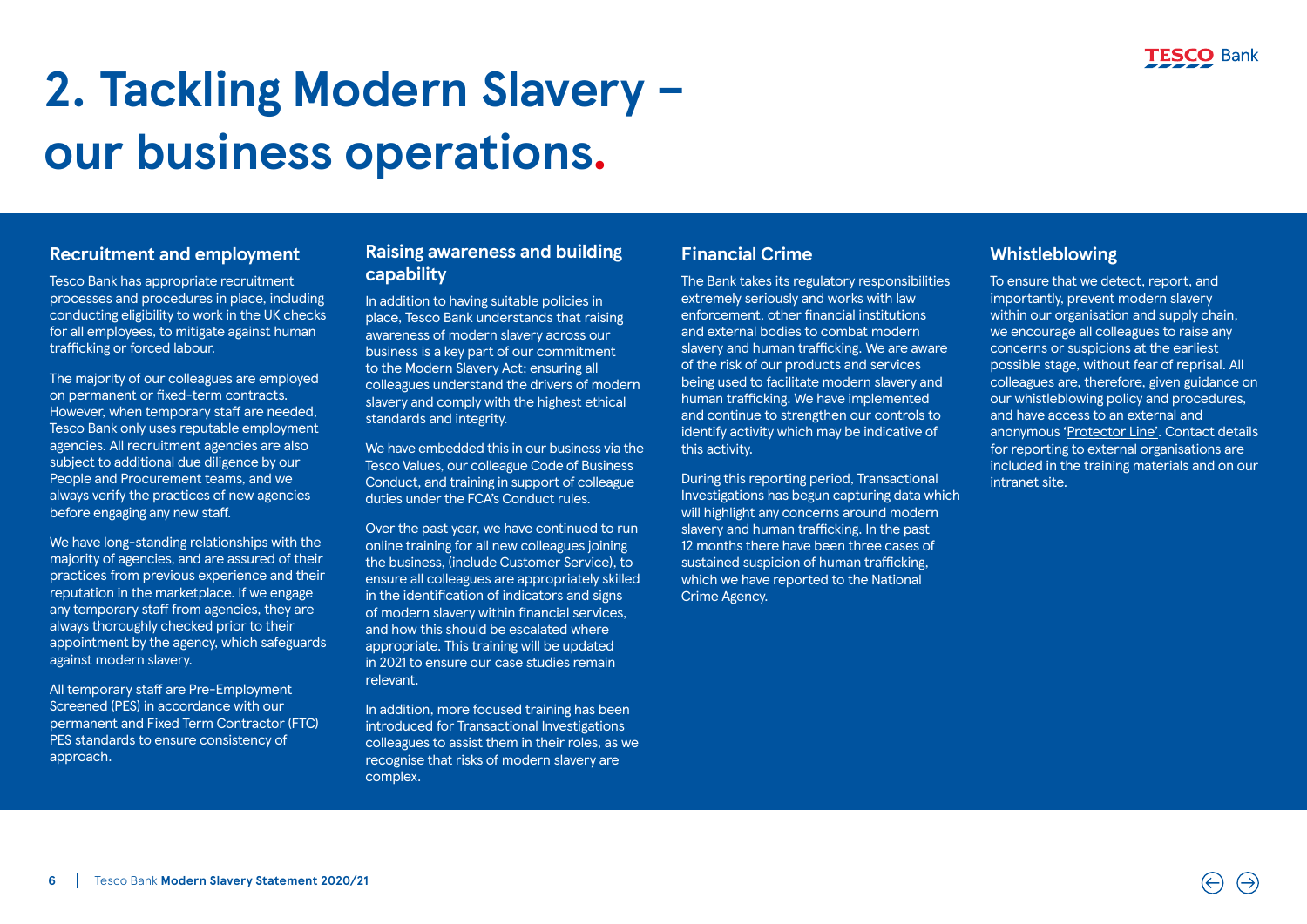# **3. Impact and monitoring.**

We will continue to report annually within this statement on the below metrics to assess the effectiveness of our actions:

**•** Percentage of Tesco Bank Colleagues trained on modern slavery:

> 2019/20 99%<br>2020/21 99% 2020/21

**•** Number of reports of modern slavery through our Protector Line:

> In 2020/21 we had no reported incidents of human rights breaches, slavery, or trafficking.

For 2022 a new measure will be added to recognise the number of customers we have identified and reported as suspected human trafficking and modern slavery victims.

### **Plans for 2021/22**

Over the next 12 months we will continue to strengthen our approach to managing the risk of modern slavery within our business and ensure our strategy is responsive to changing risks.

update our modern slavery training and roll out We will act immediately to address any concerns identified.  $\,$ **In particular, we aim to:**



update our modern slavery training and roll out across all Bank colleagues



Test community of the Employment Screening introduce quarterly sample testing of recruitment agency Pre-Employment Screening<br>practices and results practices and results



**4**

**3**

 $\mathcal{L}_{\text{R}}$  for the modern slavery and human slavery and human slavery and human slavery and human slavery and human slavery  $\mathcal{L}_{\text{R}}$ continue to encourage key suppliers to attend 'Stronger Together' training with the control of the strong stro



develop Tesco Bank's long-term strategy and action plan for tackling modern slavery and human trafficking within the supply chain as part of our wider supplier management activities.